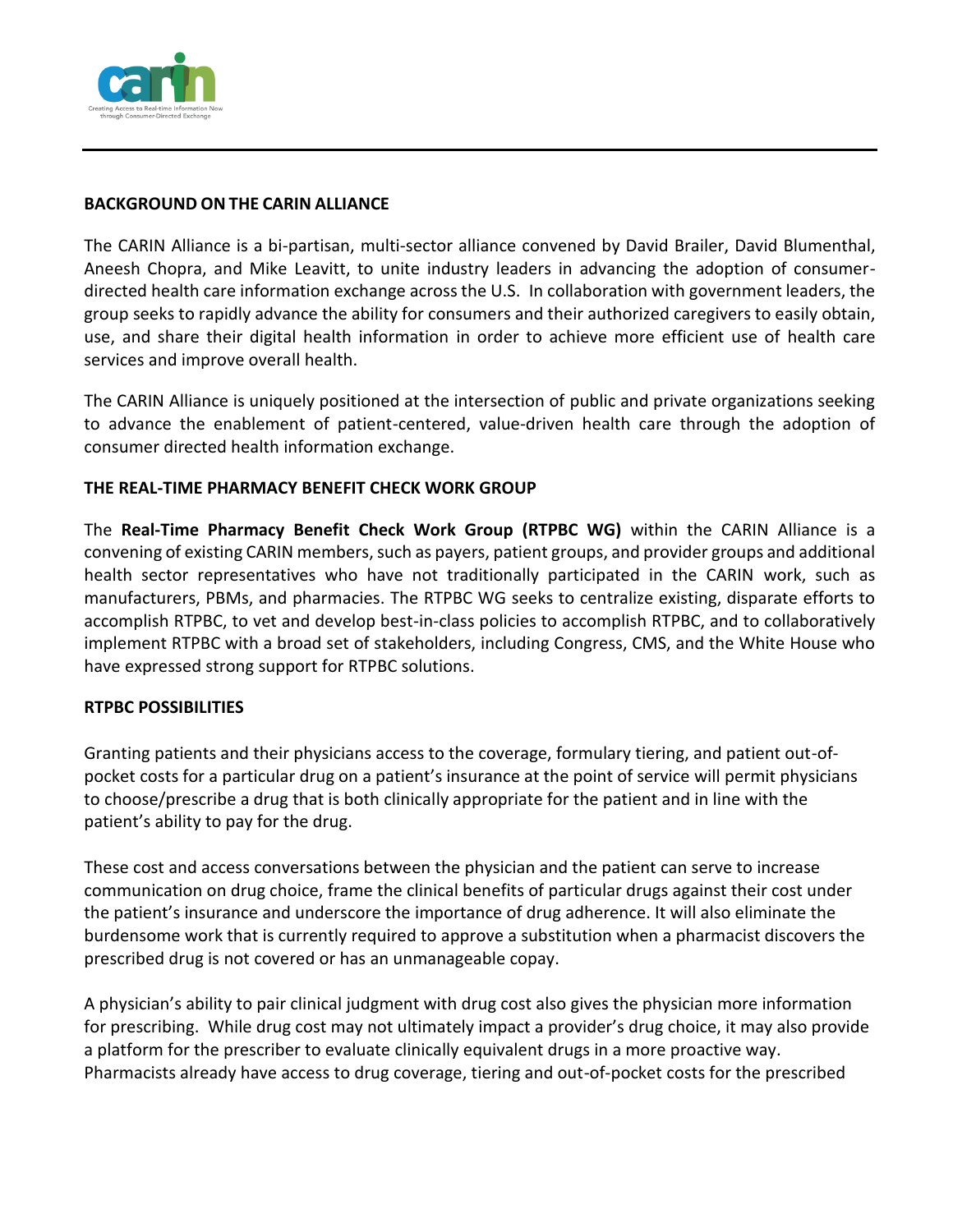

drug at the point of sale, and this additional ability for physicians may better align communication between the two.

In addition, by increasing patient participation in their health care through greater access to data, other initiatives, such as HSA reform may have more meaningful effects.

# **PUSH FOR TRANSPARENCY**

The Center for Medicare and Medicaid Services (CMS) has issued a call to action on bringing RTPBC to the Medicare Part D program, and in conjunction with the Administration's increased focus on transparency in the drug supply chain, the White House has expressed strong support for the creation of a RTPBC pathway as a means of increasing transparency for consumers and perhaps reducing drug costs through smart therapeutic substitutions, greater patient adherence, and more overall patient engagement in their health care choices.

In addition to the above articulated benefits of granting patients and their providers access to drug coverage, tiering and co-pay information, access to this information may also offer the following benefits:

- Enhance and/or integrate use of state-based PDMPs.
- Increase ability for physicians to contribute to coverage with evidence development determinations.

### **IDENTIFIABLE OBJECTIVE**

Today, there is no single framework for how we enable a consumer to better understand and become empowered with respect to their health care and to facilitate evolutionary advancements in consumerdirected health care outcomes. Data from payers is not currently available to a consumer through an open API framework and therefore is not accessible by third party applications authorized by the consumer. The CARIN Alliance has already achieved success across the spectrum of stakeholders in establishing a framework for clinical data exchange to third party applications through the use of FHIR and the RTPBC WG is now seeking to advance the adoption of consumer-directed health insurance data exchange.

The objective of the RTPBC WG is to identify, discuss, and reach consensus on the data elements to be made available, the standards for digital health information exchange, and the scope of application for information to be shared. Specifically, the WG's primary goal will be to develop an agreed upon set of FHIR resources to release to consumers via open APIs that is consistent with the goals of the My HealthEData initiative and the Medicare Blue Button 2.0 project.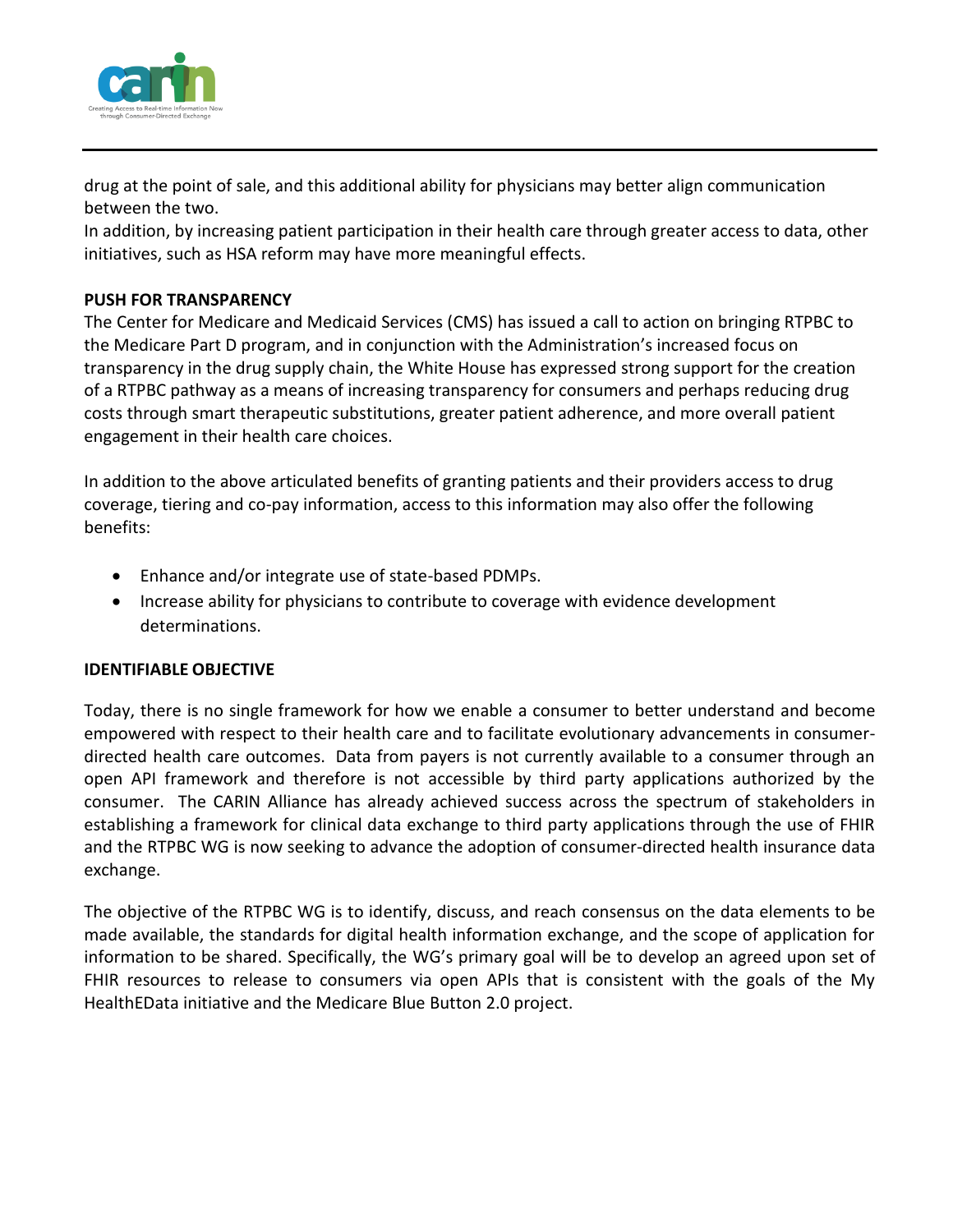

### **MUTLI-SECTOR INTEREST**

The Alliance is comprised of stakeholders representing all areas of the health care delivery system including government, providers, payers, health systems, consumers, patient advocates, EHR providers and third party consumer solutions.

CMS is the first payer to standardize around the FHIR specifications and is already in testing with more than 75 solution providers leveraging access to CMS claim data on behalf of consumers.

#### **GET INVOLVED**

The RTPBC WG is looking for forward-thinking payers, manufacturers, PBMs, pharmacies, and patient and provider groups aligned with the mission of releasing data to consumers to join us to advance and implement RTPBC. Please bring your ideas, current initiatives, and concerns!

If you would like to get involved, please contact Ryan Howells, Principal at Leavitt Partners at [ryan.howells@leavittpartners.com](mailto:ryan.howells@leavittpartners.com) or Anne Marie Polak, Senior Director at Annemarie.polak@leavittpartners.com

# **APPENDIX**

#### **INTRO TO FHIR/ARGONAUT STANDARD**

The Argonaut Project is a private sector initiative to advance industry adoption of modern, open interoperability standards. The purpose of the Argonaut Project is to rapidly develop a first-generation RESTful-based API and Core Data Services specification to enable expanded information sharing for electronic health records and other health information technology based on internet standards and architectural patterns and styles. This effort follows on recommendations from the Joint HIT Standards and Policy Committee's *[JASON Task Force Report](http://www.healthit.gov/facas/sites/faca/files/Joint_HIT_JTF%20Final%20Report%20v2_2014-10-15.pdf)*, the HIT Standards Committee's *[NwHIN Power Team](http://healthit.gov/FACAS/health-it-standards-committee/hitsc-workgroups/nationwide-health-information-network-nwhin-power)*, the MITRE JASON Reports of *[2013](http://healthit.gov/sites/default/files/ptp13-700hhs_white.pdf)* and *[2014](http://www.bostonglobe.com/business/2014/12/11/tufts/yaRVe0uBCrfE4FZlFqPFOJ/story.html)*, and the *[2010 PCAST Report](https://www.whitehouse.gov/sites/default/files/microsites/ostp/pcast-nitrd-report-2010.pdf)*.

The result of the Argonaut Project has been the creation of FHIR [\(http://hl7.org/fhir/\)](http://hl7.org/fhir/). FHIR has become the de-facto successor to HL7 and is currently being pushed as the new standard for digital health information exchange. EMR vendors such as Epic, Cerner, Allscripts, and more have settled on this standard to transition their external integrations to supporting.

One of the biggest advancements of FHIR over HL7 is the standardization of data formats beyond the traditional medical record. The standard has been expanded to reflect data objects that would be used by insurance payers and providers such as financials, work flows, clinical reasoning, and more. By having